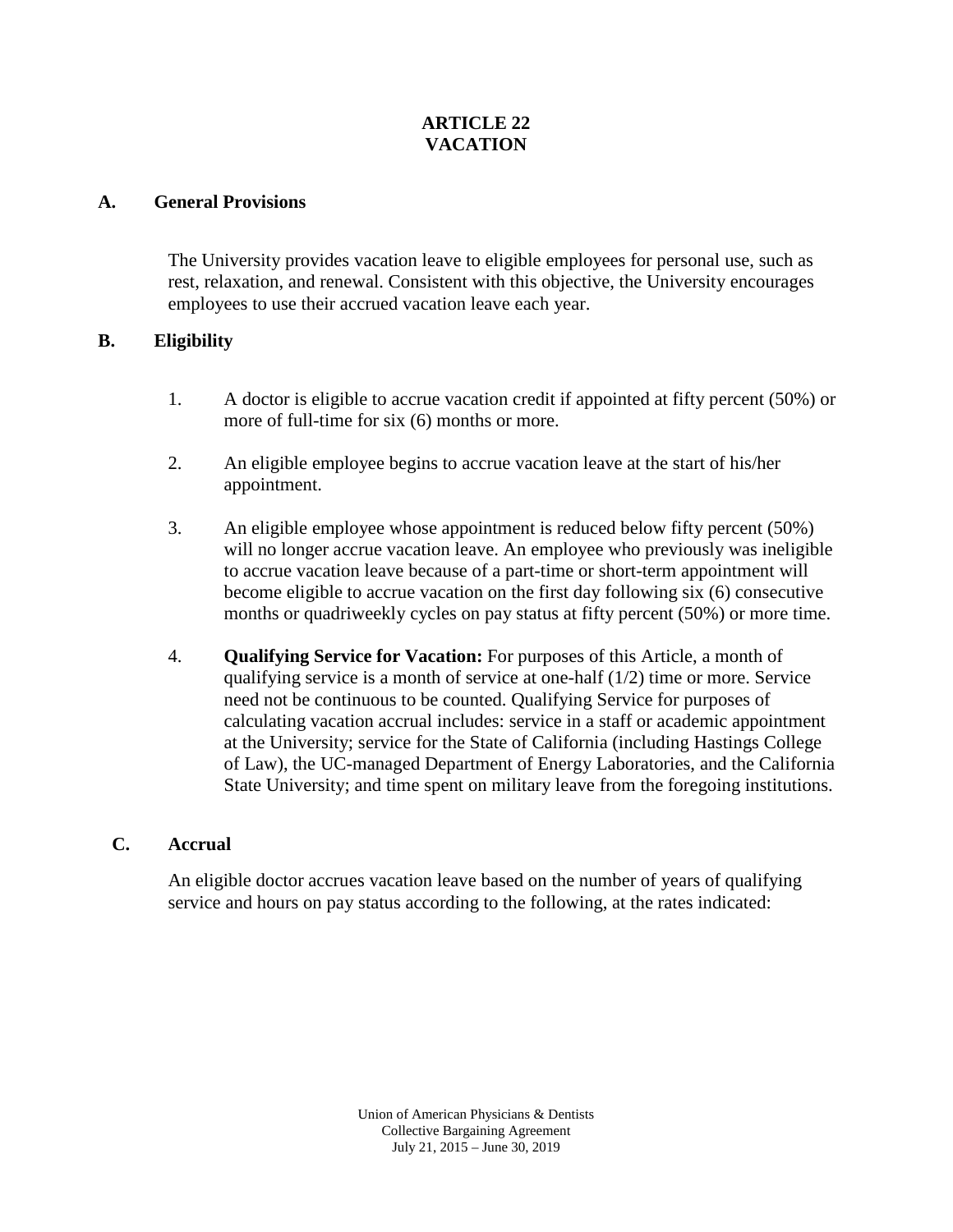| Years of           | Per Hour on Pay | <b>Approximate Yearly</b> | Maximum        |
|--------------------|-----------------|---------------------------|----------------|
| Qualifying Service | – Status*       | $\Lambda$ arning $^{**}$  | Accumulation** |
| Less than 5        |                 | davs                      | 288 hours      |
| 5 but less than 10 |                 | '.I davs                  | 336 hours      |
| 10 or more         |                 | 24 davs                   | 384 hours      |

\* Hours on pay status include paid holiday hours.

\*\* Full-Time rate.

## **D. Vacation Crediting**

- 1. Accrued vacation for each month or quadriweekly cycle is credited on the first day of the following month or quadriweekly cycle, except that proportionate vacation credit for an eligible doctor who is separating from employment shall be credited at the completion of the last day on pay status.
- 2. No vacation shall be used prior to the time it is credited, except as provided under Article 40: Campus Closure.

### **E. Vacation Leave Accrual During Leaves of Absence**

An employee continues to accrue vacation leave while on a University-paid leave of absence. Employees do not accrue vacation leave during any unpaid leave of absence, except as provided in Article 40: Campus Closure.

#### **F. Maximum Vacation Leave Accumulation**

- 1. A full-time employee shall not accrue vacation in excess of the maximum of two (2) times the employee's annual accumulation. A part-time employee shall accrue vacation to a pro-rated maximum number of hours as a full-time employee with comparable years of service.
- 2. Notice of Maximum Accumulation and Exception to Limit
	- a. Three (3) months prior to reaching the maximum number of vacation leave hours to be accumulated by an employee, the doctor shall be informed that s/he is nearing their maximum accumulation of vacation hours. Such information may come in the form of notice through the employee's monthly payroll statement, timesheet, or supervisor. The notice shall include the doctor's current total accumulation and maximum allowable accumulation.
	- b. In an effort to avoid reaching maximum accumulation of vacation hours, a doctor shall request vacation leave at least sixty (60) days prior to reaching their vacation maximum, to be taken as soon as operationally feasible. When operationally feasible, the doctor shall be granted the requested vacation leave before the doctor's vacation leave balance reaches the maximum amount to be accumulated.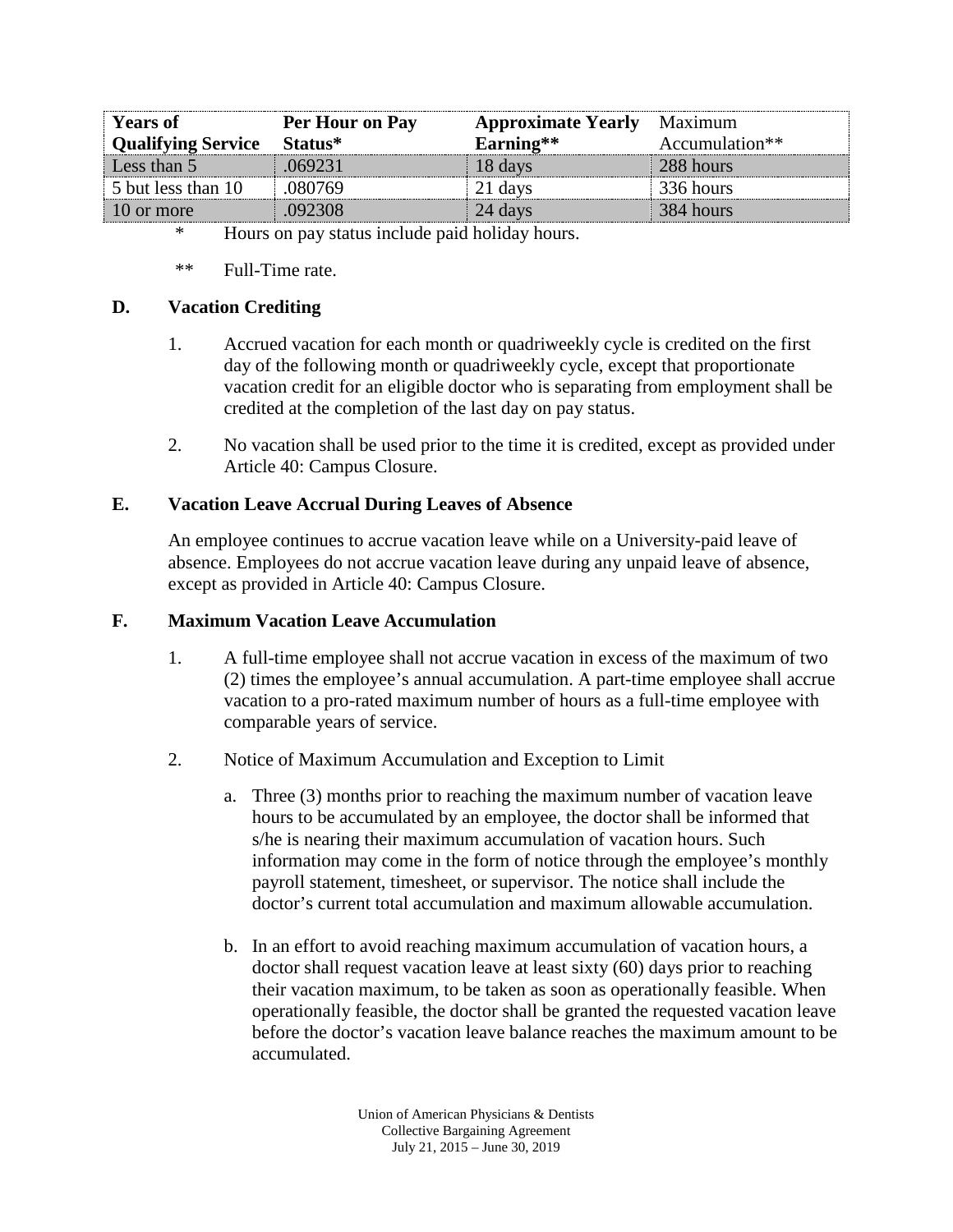c. If a vacation cannot be authorized due to operational considerations, the doctor shall have an additional four (4) months in which to request vacation and ensure continued accrual of vacation hours. To qualify for the four-month grace period, the doctor's supervisor must certify that there were operational considerations that prevented the doctor from taking vacation leave sixty (60) days prior to reaching the employee's vacation maximum. A request made at least thirty (30) days in advance of the requested vacation dates (and within the four-month extension) shall not be denied. The doctor shall continue to accrue vacation leave during these additional four (4) months.

## **G. Use of Accrued Vacation Leave**

- 1. No vacation shall be used prior to the time it is credited, except as otherwise provided in Article 40: Campus Closure.
- 2. Vacation leave requested by an employee is subject to the University's operational needs and departmental procedures. A doctor may request vacation for a specific date(s) well in advance of the actual requested date(s), recognizing however, that the University may not be in a position to officially approve or deny the vacation until it has been able to reasonably assess its operational needs. Vacation requests shall not be unreasonably denied. An approved vacation request shall not be unreasonably cancelled.
- 3. The University will respond to a doctor's vacation request within fifteen (15) calendar days of receiving such request.

# **H. Vacation Leave Pay**

- 1. Pay during a vacation leave is at the employee's rate of pay in effect at the time the leave is taken.
- 2. An employee will be paid for any unused vacation leave accrued through their last day on pay status upon: separation from employment, except that a doctor who is retiring may use accumulated vacation up to the effective date of retirement; transfer, promotion, or demotion to a University position that does not accrue vacation leave; or, being granted extended military leave.
- 3. Payment of accrued vacation leave upon transfer, promotion, or demotion to a position that does not accrue vacation leave will be based on the employee's rate of pay in effect immediately prior to the transfer, promotion, or demotion.

# **I**. **Transfer of Vacation Credit**

A doctor who is transferred, promoted, or demoted to another position at a University medical center or campus in which vacation leave can be accrued, shall have any accumulated vacation credit transferred, unless such transfer is in conflict with the terms covering the new position. If such a conflict exists, the doctor will be paid for any unused vacation leave accrued through their last day on pay status in the prior position.